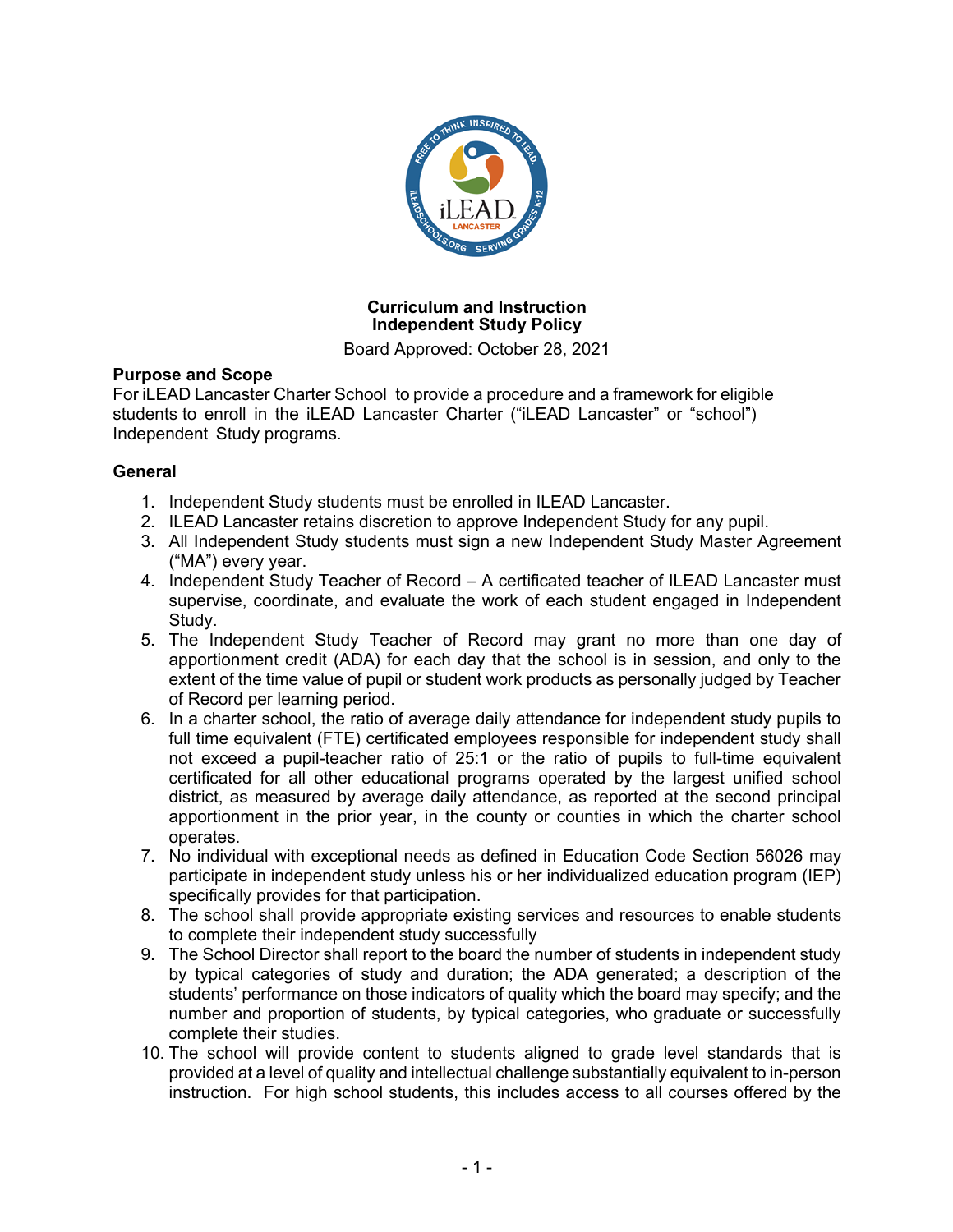school for graduation and approved by the University of California or the California State University as creditable under the A–G admissions criteria.

#### **Master Agreements**

The School Director or designee shall ensure that the school executes a written independent study agreement with each participating student as prescribed by law. Individual independent study agreements and any subordinate contracts and assignments must be consistent with the school's adopted course of study.

A written independent study agreement shall be executed for each participating student. Each agreement shall be signed and in effect prior to the start of reporting attendance (ADA) pursuant to that agreement. Notwithstanding the foregoing, for the 2021-22 school year only, each agreement shall be signed no later than 30 days after the first day of instruction in an independent study program or October 15, 2021, whichever date comes later. The independent study agreement for a student must require and cover a study plan that represents no less than the equivalent of a minimum school day for the student's grade level for every school day covered by the agreement. Written agreements may include subsidiary agreements, such as course contracts.

#### **Written Learning Agreements shall include**

- 1. A schedule of manner, frequency, date, time, and place for submitting a student's assignments, for reporting the student's academic progress, and for communicating with a student's parent or guardian regarding a pupil's academic progress.
- 2. The objectives and methods of study for the student's work, and the methods utilized used to evaluate that work.
- 3. The specific resources, including materials and staff, which will be made available to the student. These resources shall include confirming or providing access to all students to the connectivity and devices adequate to participate in the educational program and complete assigned work.
- 4. A statement of the school's policies regarding the maximum length of time allowed between the assignment and the completion of a student's assigned work, the level of satisfactory educational progress, and the number of missed assignments allowed before an evaluation of whether or not the student should be allowed to continue in independent study.
- 5. The duration of the independent study agreement, including the beginning and ending dates for the student's participation in independent study under the agreement. No independent study agreement shall be valid for any period longer than one school year.
- 6. A statement of the number of course credits or, for the elementary grades, other measures of academic accomplishment appropriate to the agreement, to be earned by the pupil upon completion.
- 7. A statement detailing the academic and other supports that will be provided to address the needs of students who are not performing at grade level, or need support in other areas, such as English learners, individuals with exceptional needs in order to be consistent with the student's IEP or plan pursuant to Section 504 of the federal Rehabilitation Act of 1973 (29 U.S.C. Sec. 794), students in foster care or experiencing homelessness, and students requiring mental health supports.
- 8. A statement that independent study is an optional educational alternative in which no student may be required to participate. In the case of a student who is referred or assigned to any school, class, or program pursuant to Education Code Section 48915 or 48917, the agreement also shall include the statement that instruction may be provided to the student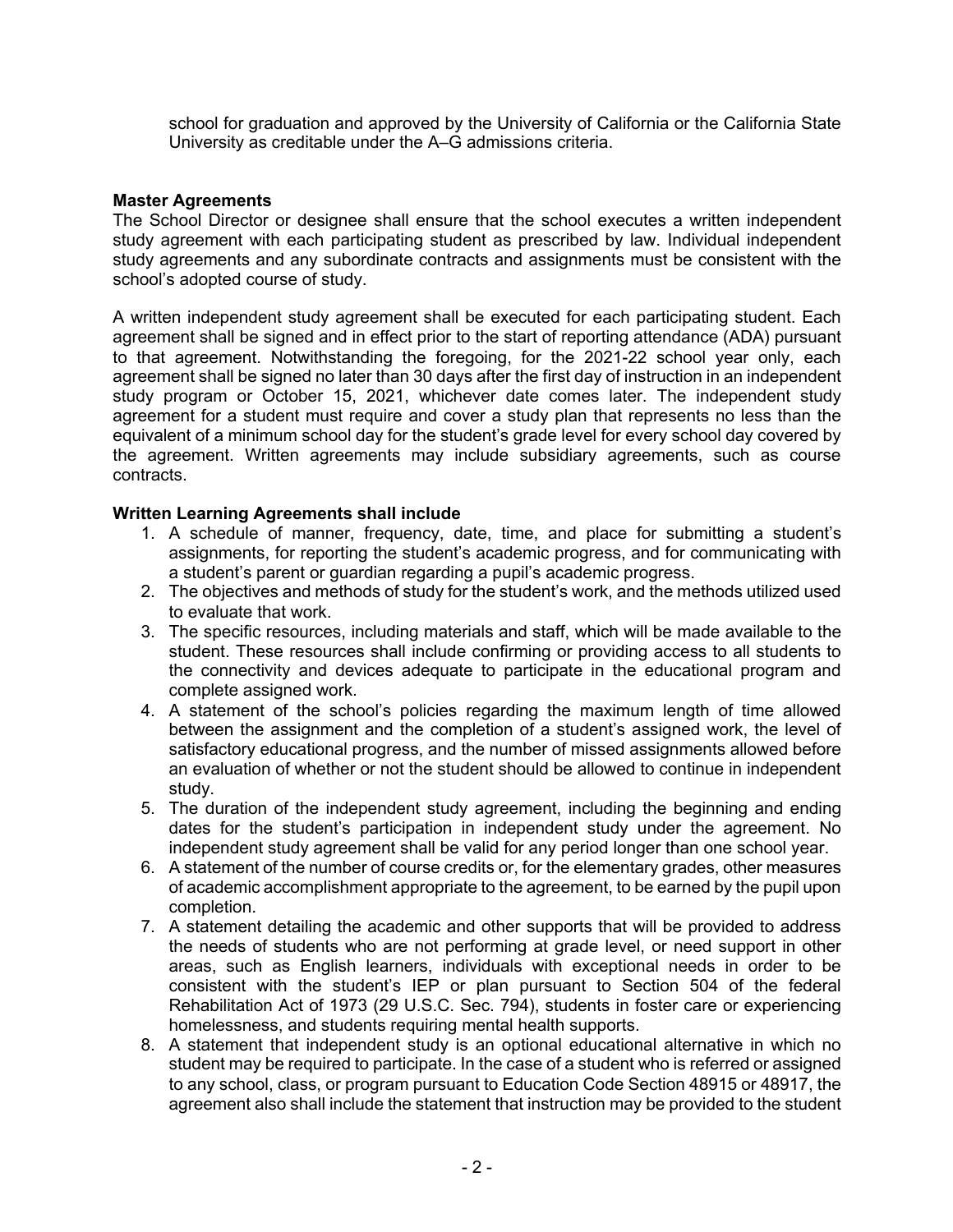through independent study only if the student is offered the alternative of classroom instruction.

The learning agreement shall be signed by the pupil and, if the pupil is less than 18 years of age, the pupil's parent or legal guardian, the certificated employee who has been designated as having responsibility for the general supervision of independent study, and all persons who have direct responsibility for providing assistance to the student. The signed learning agreement constitutes permission from a pupil's parent or legal guardian, if the pupil is less than 18 years of age, for the pupil to receive instruction through independent study.

A physical or electronic copy of the signed learning agreement shall be retained by the school for at least three years and as appropriate for auditing purposes.

For purposes of this section, an electronic copy includes a computer or electronic stored image of an original document, including, but not limited to, portable document format, JPEG, or other digital image file type, that may be sent via fax machine, email, or other electronic means.

Upon the request of the parent or guardian of a student, before signing a written agreement, the school shall conduct a telephone, videoconference, or in-person student-parent-educator conference or other school meeting during which the student, parent or guardian, and, if requested by the student or parent, an education advocate, may ask questions about the educational options, including which curriculum offerings and nonacademic supports will be available to the student in independent study, before making the decision about enrollment or disenrollment in the various options for learning.

#### **Participation may be limited:**

- 1. No individual with disabilities, as defined in Education Code 56026, may participate in independent study unless his/her IEP specifically provides for such participation.
- 2. Students enrolling in independent study must be residents of the local county or an adjacent county.

## **Maximum Length of Time to show evidence of work completion**

For pupils in all grade levels offered by ILEAD Lancaster, the maximum length of time that may elapse to show evidence of work completion shall be twenty (20) school days.

## **Guidelines for Missing Evidence of Work Completion**

If any student fails to complete at least 75% of work assigned for one learning period, is not making satisfactory educational progress as defined below, and/or accumulates 20 absences due to insufficient work completion and/or engagement as evaluated by the facilitator, the school may conduct an evaluation to support the needs of the student, which may result in a determination that this independent study program is not an appropriate fit for the student.

A student is deemed to be making "satisfactory educational progress" if the student is progressing toward meeting the goals and/or metrics pursuant to their Personalized Learning Plan and/or their IEP. The School Director or designee is responsible for making this determination based on all of the following indicators:

1. The student's achievement and engagement in the independent study program, as indicated by the student's performance on student-level measures of student achievement and student engagement set forth in Education Code Section 52060(d)(4)- (5).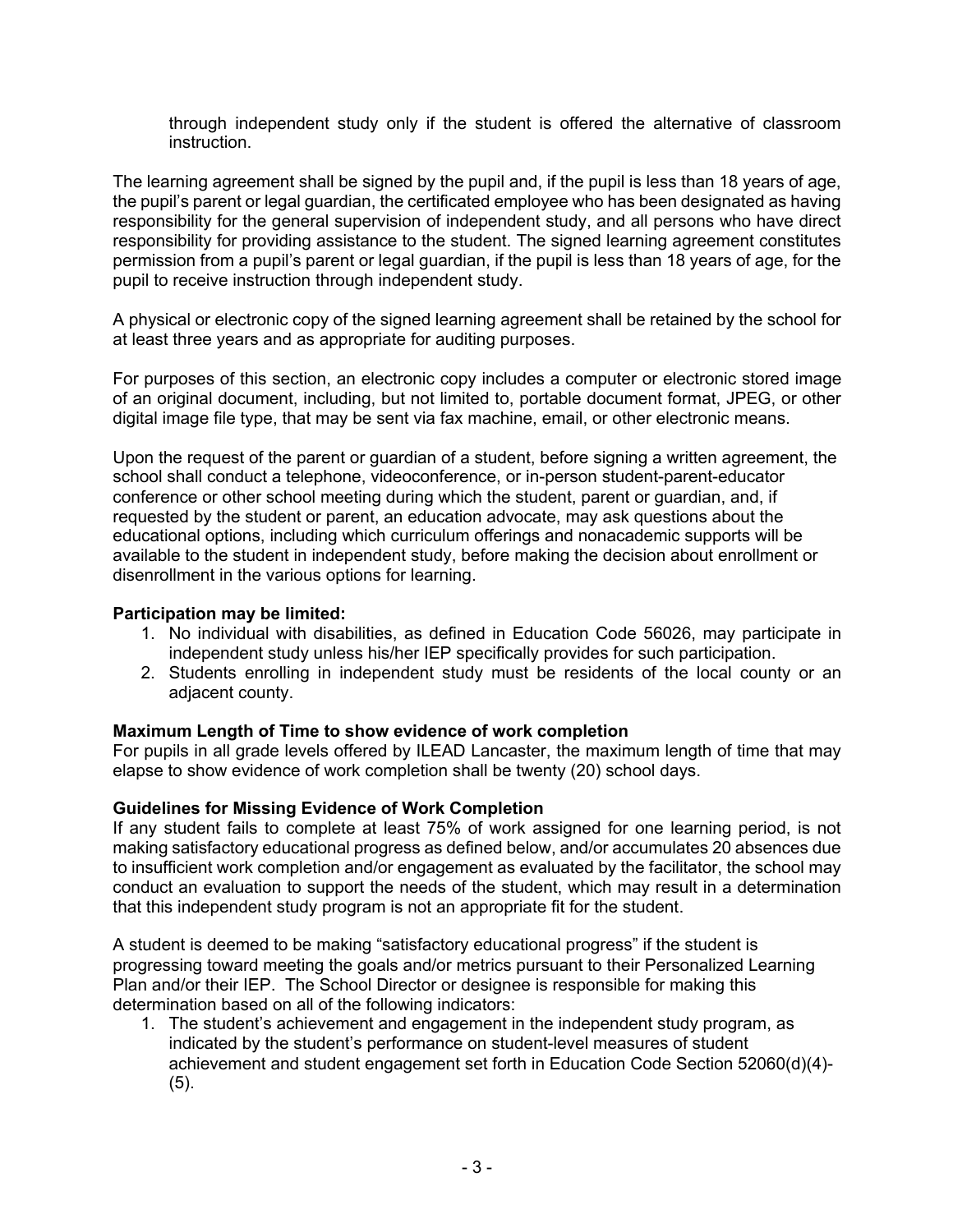- 2. The completion of assignments, assessments, or other indicators that show the student is working on assignments.
- 3. Learning required concepts, as determined by the teacher or record.
- 4. Progressing toward successful completion of the course of study or individual course, as determined by the Teacher of Record.

A written record of the findings of any evaluation conducted pursuant to this policy shall be treated as a mandatory interim pupil record. This record shall be maintained for a period of three (3) years from the date of the evaluation and if the pupil transfers to another California public school, the record shall be forwarded to that school.

## **Return to In-Person Instruction**

This section only applies to pupils who participate in Independent Study at ILEAD Lancaster for at least 15 school days in a school year. A pupil's parent/guardian may request their pupil return to in-person instruction from independent study by making a written request to the School Director or the pupil's Teacher of Record. If there is capacity in ILEAD Lancaster's in-person program at the pupil's grade level, ILEAD Lancaster will transition the pupil within five school days. If there is not capacity in ILEAD Lancaster's in-person program at the pupil's grade level, ILEAD Lancaster will transition the pupil in enrolling in the in-person program offered by their district of residence, transfer the pupil's educational records within five school days, and offer the pupil an opportunity to join ILEAD Lancaster's waitlist for the pupil's grade level.

## **Tiered Reengagement**

This section only applies to pupils who participate in Independent Study at ILEAD Lancaster for at least 15 school days in a school year. If a student does not generate attendance for more than three school days or 60% of the instructional days in a school week, or 10% of required minimum instructional time over four continuous weeks of the school's approved instructional calendar, students found not participatory pursuant to Education Code 51747.5 for more than the greater of three schooldays or 60% of the scheduled days of synchronous instruction in a school month as applicable by grade span, or students who are in violation of their written agreement, the school will:

- 1. Verify current contact information for each enrolled student;
- 2. Notify parents or guardians of lack of participation within one school day of the recording of a non-attendance day or lack of participation (e.g., via email, message, text, telephone, letter, etc.);
- 3. Reach out to the student directly and/or parent(s) or guardian(s), as well as health and social services as necessary, to determine the student's needs for reengagement; and
- 4. If the student fails to complete at least 75% of work assigned for one learning period, is not making satisfactory educational progress as defined herein, and/or accumulates 20 absences due to insufficient work completion and/or engagement as evaluated by the facilitator, the school will schedule a student-parent-educator conference (a meeting involving all individuals who signed the student's written agreement) to review the student's agreement and reconsider the independent study program's impact on the student's achievement and well-being.

## **Live Interaction and Synchronous Instruction**

This section only applies to pupils who participate in Independent Study at ILEAD Lancaster for at least 15 school days in a school year. Based on each student's grade level, their assigned Teacher of Record will schedule and offer opportunities for synchronous instruction and daily live interaction at least as frequently as set forth below.